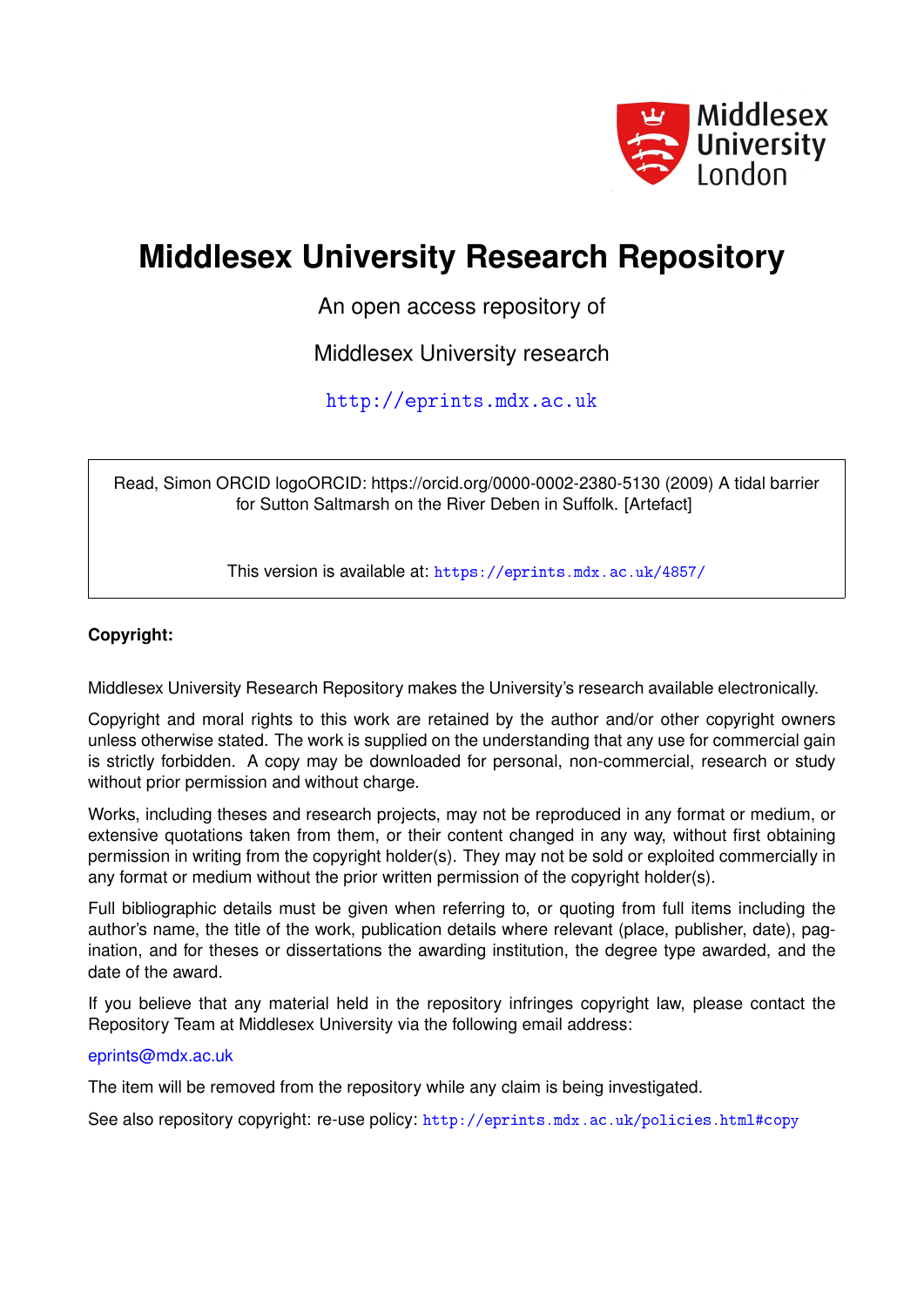## Sutton Saltmarsh Defence

 $\mathcal{O}(\sqrt{N})$ 

a low impact erosion control solution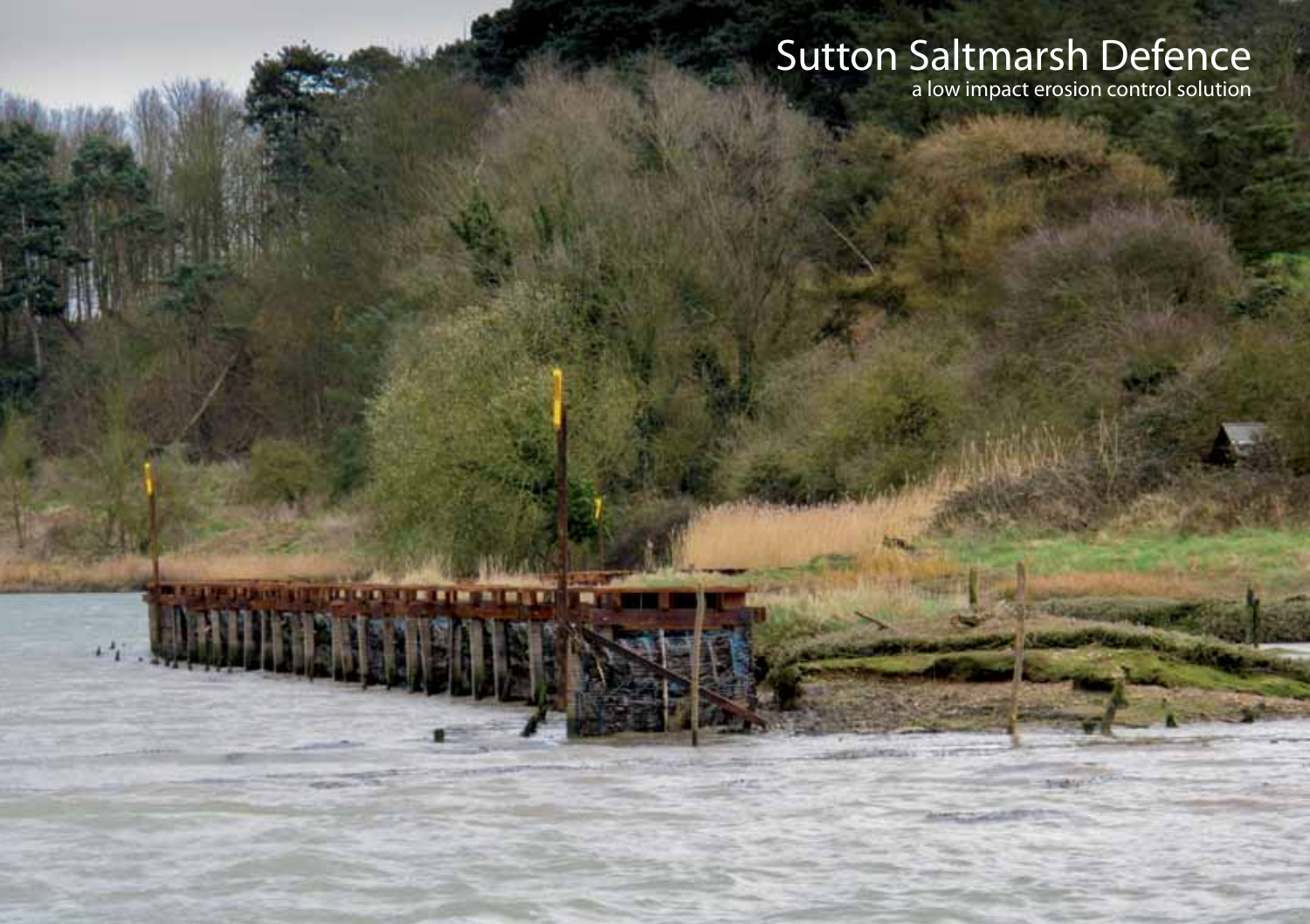

Top: Sutton Saltmarsh showing decaying defence work in 2004

Far Left: View across the saltmarsh

Left: New tidal attenuation barrier completed in 2009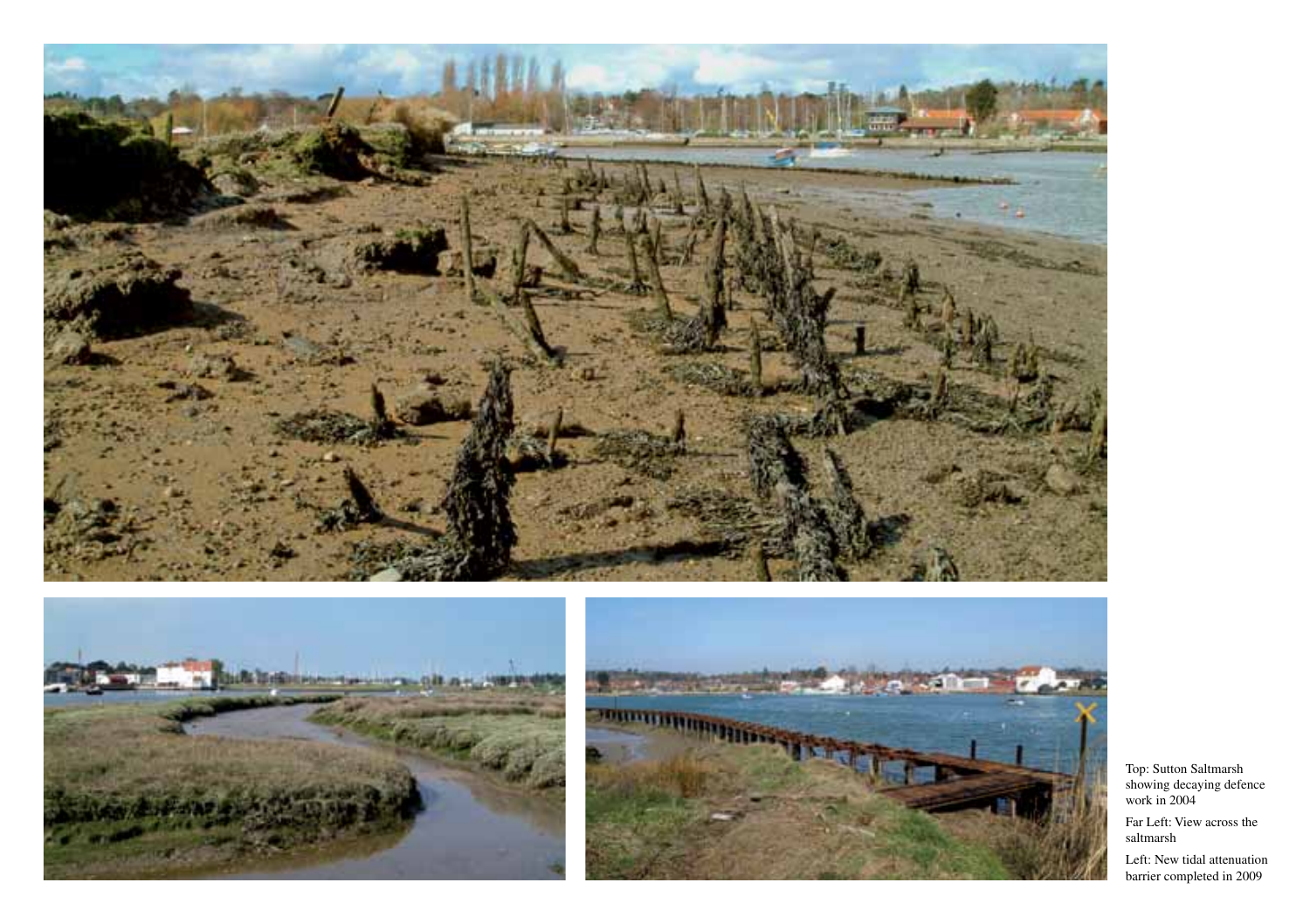### Sutton Saltmarsh Tidal Attenuation Barrier

A River Deben Association initiative implemented by Simon Read

Skirting the upstream edge of Sutton Saltmarsh there is a river wall that used to function as a footpath connecting a ferry landing to the shore. The ferry ceased to operate in the 1970's and the wall was no longer maintained. It is now derelict, exposing the saltmarsh to the full impact of the tide on the ebb with the result that it is now eroding.

Over the last decade, I have increasingly devoted my attention as an artist to projects that demand a high level of environmental awareness, so that by now I feel I have both the insight and curiosity to be able to contribute to this debate.

My role within the River Deben Association has given me the opportunity to become engaged at grass-roots level. For several years the Environment Agency has been developing Estuarine Strategies for all of the Suffolk Rivers. As an organisation we are committed to representing the community in the consultation process and if we are to do this with conviction we must ensure that we are well informed upon the issues and their terms of reference. One of our approaches to this has been to explore projects within our scope that would enhance familiarity with the issues.

As long ago as 2004 I suggested a protection scheme for Sutton Saltmarsh opposite the Woodbridge Tide Mill, which, with help, could be affordable using locally sourced materials and labour and contribute positively to a national and international data gathering operation. If we had realised then that the process would take over four years, perhaps we may not have been so keen to pursue it, even in its success it serves as a salutary lesson on the bureaucratic hoops that have to be jumped through to accomplish the simplest initiatives.

The structure fits into the category of "soft engineering". It is a 90 metre fence comprising a timber structure supporting 62 screens made of a combination of heavy-duty plastic mesh and brushwood. Its function is to absorb tidal energy and encourage the deposition of silt. The aim is to arrest the effects of erosion and to foster the reinstatement of saltmarsh vegetation.

From the start we engaged Hawes Associates of Aldeburgh who conducted a feasibility study and came up with an ingenious design solution that we were happy to adopt and subsequently adapt as the work progressed. We also consulted the Environment Agency and Natural England, received a grant from the Sustainable Development Fund, managed by Suffolk Coast and Heaths AONB and logistical help from HMP Hollesley Bay Colony. Bill Waring, who owns the saltmarsh and the land that gives access to it, agreed that we should carry out the work as did the National Trust, the owner of the foreshore.